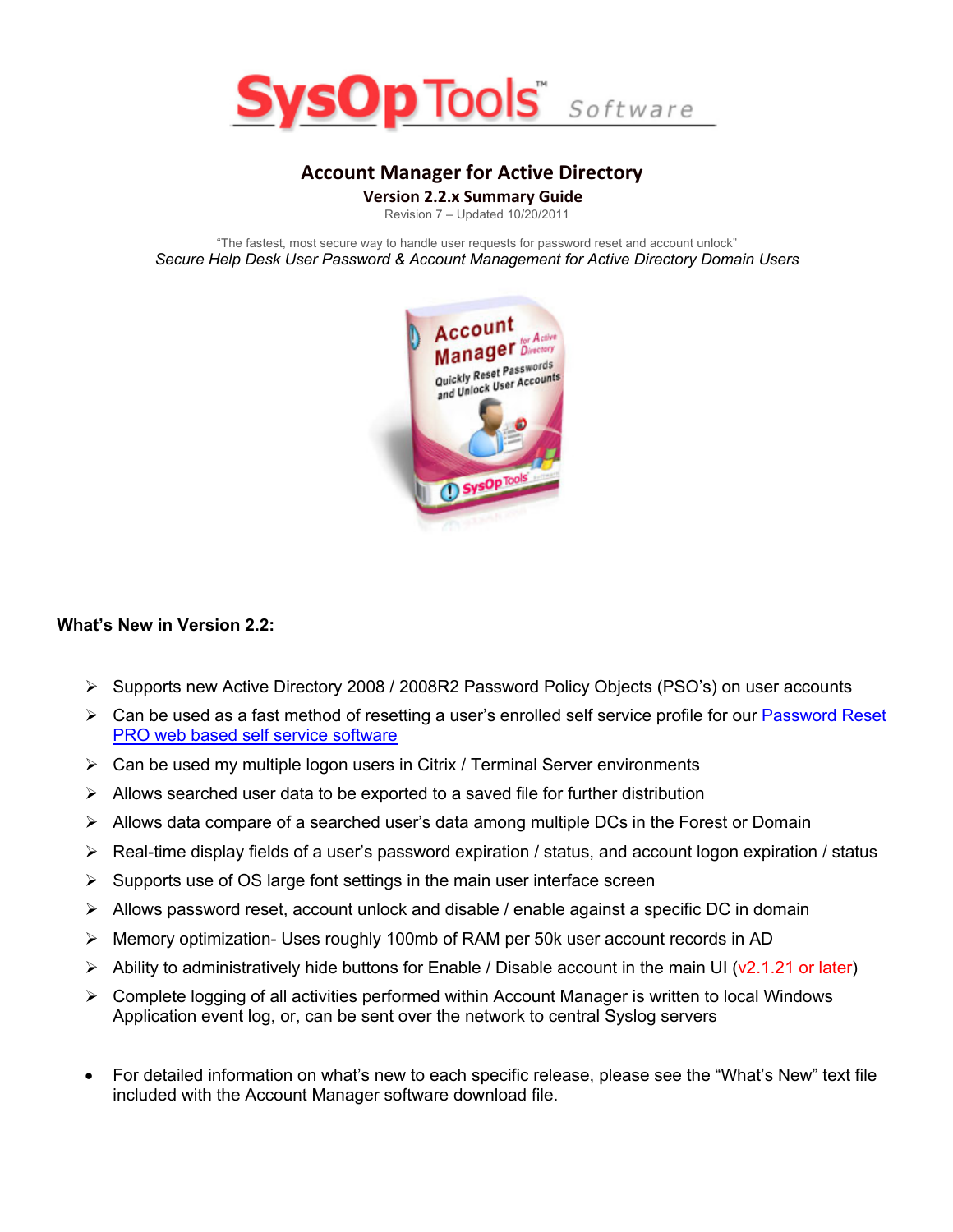## **About Account Manager v2.2**

The Account Manager password reset and account management tool for Active Directory is an easy to use Active Directory management application that runs locally on a Windows-based workstation or server under the credentials of the logged-on user. No installation is required. The user interface is very simple, but the logic and operational features within the software are very powerful.

Account Manager allows IT staff to quickly:

- $\triangleright$  Change or reset a user domain password, including option to set flag for "must change on next login"
- $\triangleright$  Unlock a locked domain user account
- $\triangleright$  Disable / enable a user account
- $\triangleright$  Verify user identity during a help desk call prior to performing actions
- $\triangleright$  Export searched user data for further distribution

The primary purpose of this tool is to allow your help desk staff to quickly and securely handle common daily user account and password related tasks without having to provide access to an Active Directory MMC console and maintain a level of activity logging for audit purposes. Account Manager also provides help desk staff the ability to verify identity of a call-in user requests by showing data from up to four AD fields for the user account. Account Manager works in any 2000, 2003, 2008, 2008R2 domain and can be used on a specific OU, group, or the entire domain. Account Manager version 2.1 now supports 2008 Active Directory password policy objects, displays the exact status of the searched user's password and account, ad provides an export path to save captured search data to file. Accessing multiple domains and/or multiple specific OUs within the application is supported, and has been verified functional in domains of 100,000+ user objects.

Rights to perform specific actions within Account Manager are controlled by the user's logon and your standard AD group policies / delegations as appropriate for your environment. Using typical delegated rights, you can allow your IT staff to perform some or all of the available actions in Account Manager. All activities performed by the Account Manager tool are logged to the local computer's event log for auditing, or the output can be redirected to a central Syslog server.

If you use our Password Reset PRO Self Service portal software, there is also an included feature to quickly reset a user's self service enrollment profile.

If you use our Password Reminder PRO notification software, you can automatically manage a user in Account Manager by right clicking any user in the Reminder PRO Report Console (Account Manager must be accessible from same computer).

#### **Next Page, Screenshots and Operation >>**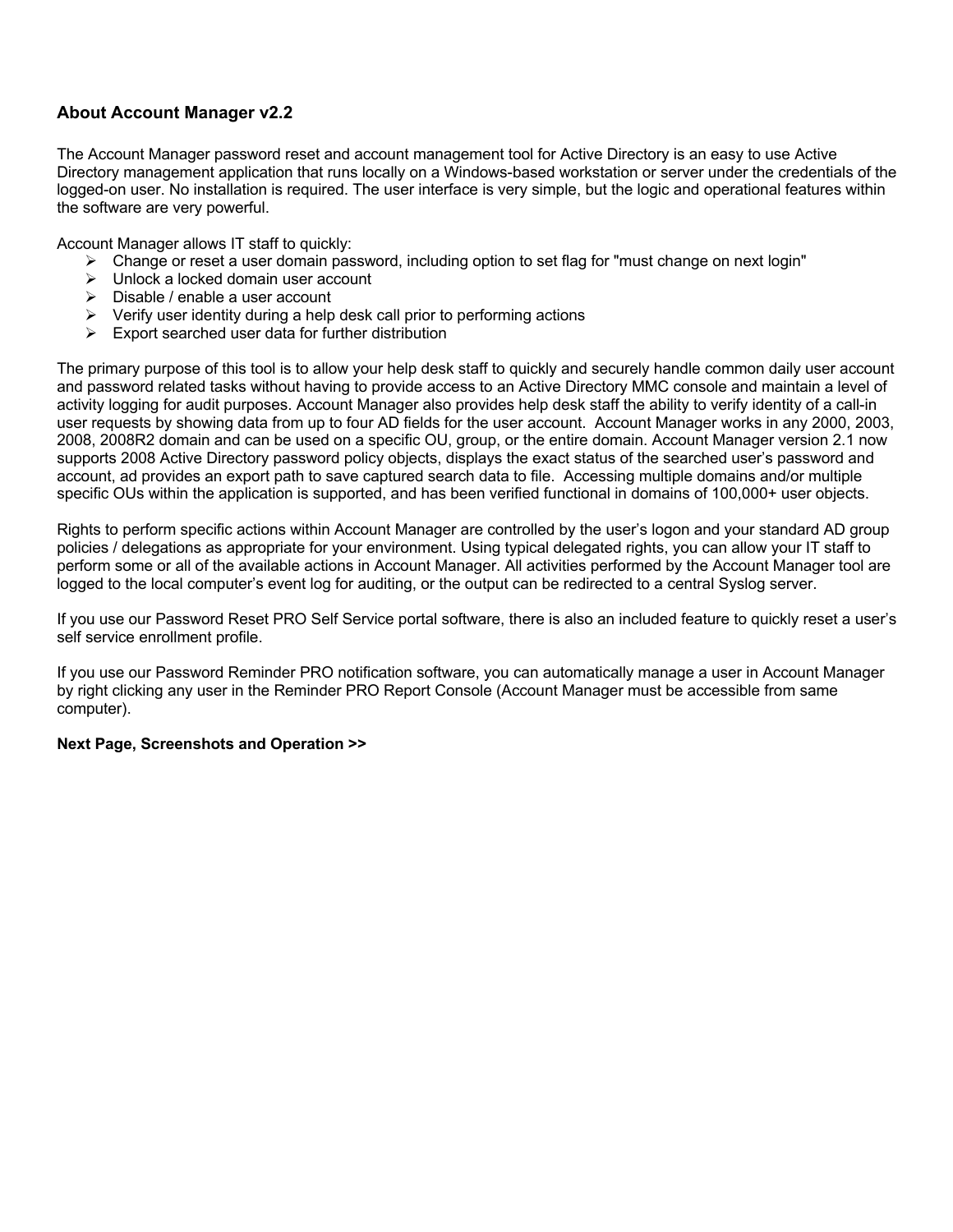## **Account Manager - Main Activity Screen**

**Fast, Dynamic Searching:** Account Manager builds a dynamic list in memory of all user account objects in the domain when the main activity screen is launched. If you have a large domain (50k or more users), the initial launch could take up to 2 minutes. Once the list of user accounts is loaded, searching for users is dynamic and very fast. A domain with 50k users would consume around 100mb of RAM by Account Manager during a build of the dynamic search list.

**Strong Security:** Account Manager automatically filters out "sensitive" user accounts from search results such as those missing UPNs or having a "SystemAccount" userAccountControl attribute in AD (Domain\Administrator, Domain\Guest, Krbtgt., IWAM, IUSR, System Accounts, Interdomain Forest Trust Accounts, \$). **This is for security purposes.** Essentially, only your SAMnormal enabled or disabled user accounts in AD are available for searching with Account Manager.

|                     | Account Manager for Active Directory                                                                                                                                                                                             | $\Box$                                                                                   |  |
|---------------------|----------------------------------------------------------------------------------------------------------------------------------------------------------------------------------------------------------------------------------|------------------------------------------------------------------------------------------|--|
| File                | Save User Info                                                                                                                                                                                                                   |                                                                                          |  |
|                     | Select Domain to Search:                                                                                                                                                                                                         |                                                                                          |  |
|                     | sysoptools.net                                                                                                                                                                                                                   |                                                                                          |  |
|                     | Usemame                                                                                                                                                                                                                          | Domain Controller List:                                                                  |  |
|                     | tuser1                                                                                                                                                                                                                           | SYSOPDC1                                                                                 |  |
|                     | Account Status: Never Expires                                                                                                                                                                                                    | Total Users Found: 50010                                                                 |  |
| SysOpTools software | Password Status: Expires in 176 Days                                                                                                                                                                                             | <sup>剑</sup> Refresh                                                                     |  |
|                     | <b>Full Name</b><br><b>Test User1</b><br>Title<br><b>Official Test User</b><br>Department<br>Corporate IT<br>Manager<br>Remote User1<br>Reset User Password:<br>account Expires<br>12/31/1600 4:00:00 PM<br>employeeID<br>123456 | <b>Disable</b><br>Enable<br>Unlock<br>Reset<br>V User must change password at next logon |  |
|                     | pwdLastSet<br>4/5/2011 10:27:51 AM                                                                                                                                                                                               |                                                                                          |  |
|                     | last Logon Timestamp<br>2/18/2011 8:51:08 AM                                                                                                                                                                                     |                                                                                          |  |
|                     | Reset Password Reset PRO Enrollment                                                                                                                                                                                              |                                                                                          |  |

**Next Page - Configuration Screen >>**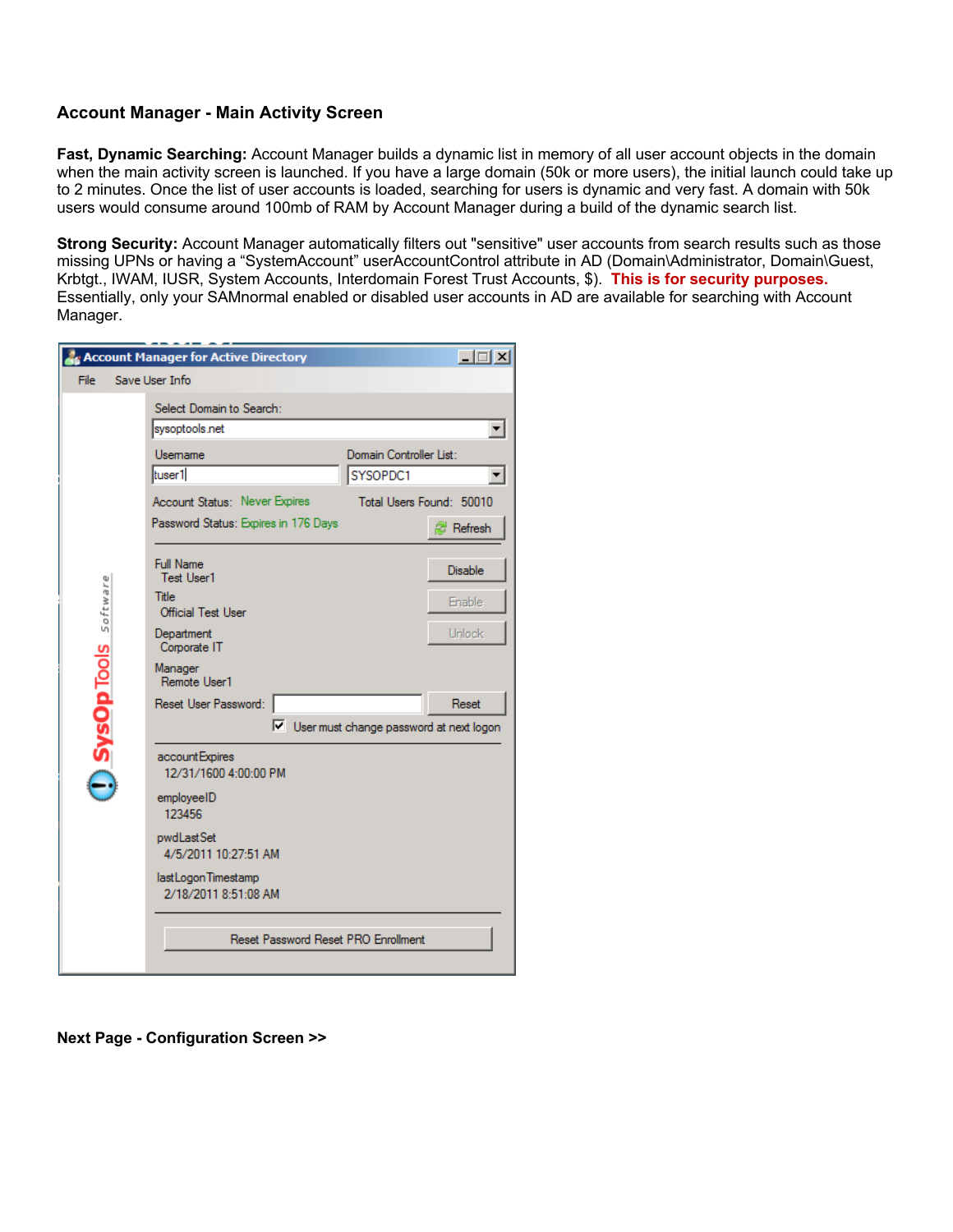# **Account Manager - Configuration Screen**

Configurations and license keys are stored locally for Account Manager in the registry under

"HKLM\Software\SysOpTools\AccountManager". This makes it easy to export the AccountManager reg key for distribution to multiple help desk staff or admin staff once you have configured your first running instance. Import your saved reg key to your target workstations, and run the Account Manager executable, that's it. Our Support Team can create specific OU license keys for you if necessary, as shown in the example below:

|                                                         |                             | Add Key                 |
|---------------------------------------------------------|-----------------------------|-------------------------|
| Licensed Domain / OU                                    | License Expiration          | Remove                  |
| sysoptools.net                                          | 8/20/2010 8:37:29 PM        | x                       |
| sysoptools.com                                          | 8/22/2010 6:58:35 AM        | $\overline{\textsf{x}}$ |
| mydomain.local/OU=VPN Users,DC=mydomain,                | 8/22/2010 6:58:35 AM        | $\overline{\textsf{x}}$ |
| mydomain.local/OU=Contractors,DC=mydomain,              | 8/22/2010 6:58:35 AM        | $\overline{\textsf{x}}$ |
| test alternate com                                      | 8/22/2010 6:58:35 AM        | $\overline{\mathsf{x}}$ |
| C Event Log C SysLog Server                             | 192.168.1.243;192.168.1.244 |                         |
| User Identity Assurance Field Selections<br>displayName | userPrincipalName           |                         |
| sAMAccountName<br>lcn                                   |                             |                         |
|                                                         |                             |                         |

#### **Operation**

To run Account Manager, launch the AccountManager.exe executable "as Administrator" and open the Configuration screen. Insert license key and settings, save. Launch Main activity screen, wait for load to complete and then type a user's NT Account name in the "username" field. No installation is required and Account Manager can be run from a UNC path or Citrix / Terminal Server. You only need to run "as Administrator" when making changes to settings. When Account Manager is running it will be indicated by an icon in the Windows Systray:



| Account Manager |  |
|-----------------|--|
| Switch Domains  |  |
| Configuration   |  |
| Online Help     |  |
| About           |  |
| Quit            |  |
| re - Account    |  |

If you close the Account Manager main screen you can reopen it by double-clicking the Systray icon or right-clicking the Systray icon and selecting "Account Manager"

#### **Next Page - Rights and Use Requirements >>**